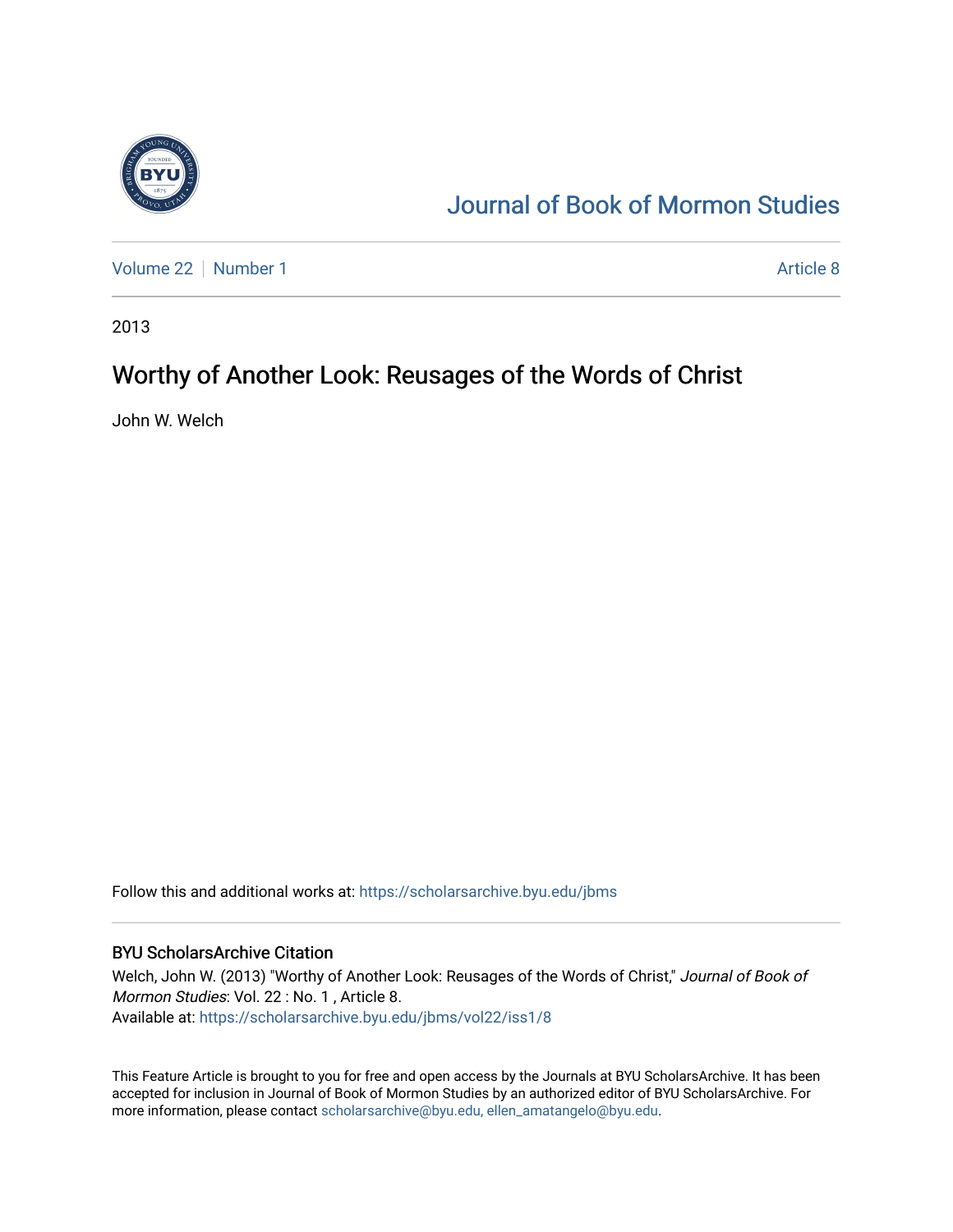

NEAL A. MAXWELL INSTITUTE FOR RELIGIOUS SCHOLARSHIP

**BRIGHAM YOUNG UNIVERSITY . PROVO, UTAH** 

- Worthy of Another Look: Reusages of the Words of Christ **Title**
- **Author(s)** John W. Welch
- *Journal of the Book of Mormon and Other Restoration*  **Reference** *Scripture* 22/1 (2013): 62–72.
	- 1948-7487 (print), 2167-7565 (online) **ISSN**
- Abstract Jesus quoted key phrases, often in inverted order, from the Sermon on the Mount (3 Nephi 12–14) in subsequent Book of Mormon chapters (3 Nephi 15–28), thus demonstrating that the sermon was accepted as an authoritative text establishing and defining Jesus's kingdom on earth. Although rarely considered in this light, Peter, James, Paul, and the gospel writers quoted from all parts of the Sermon on the Mount, similarly substantiating the authoritative functions of the sermon as a foundational text in early Christianity. Literary analysis supports the ideas that these quotations were intentional, that an awareness of the sermon was widespread in the earliest decades of Christianity, and that audiences to which Jesus and his apostles spoke were familiar with the teachings and commandments found in the Sermon on the Mount.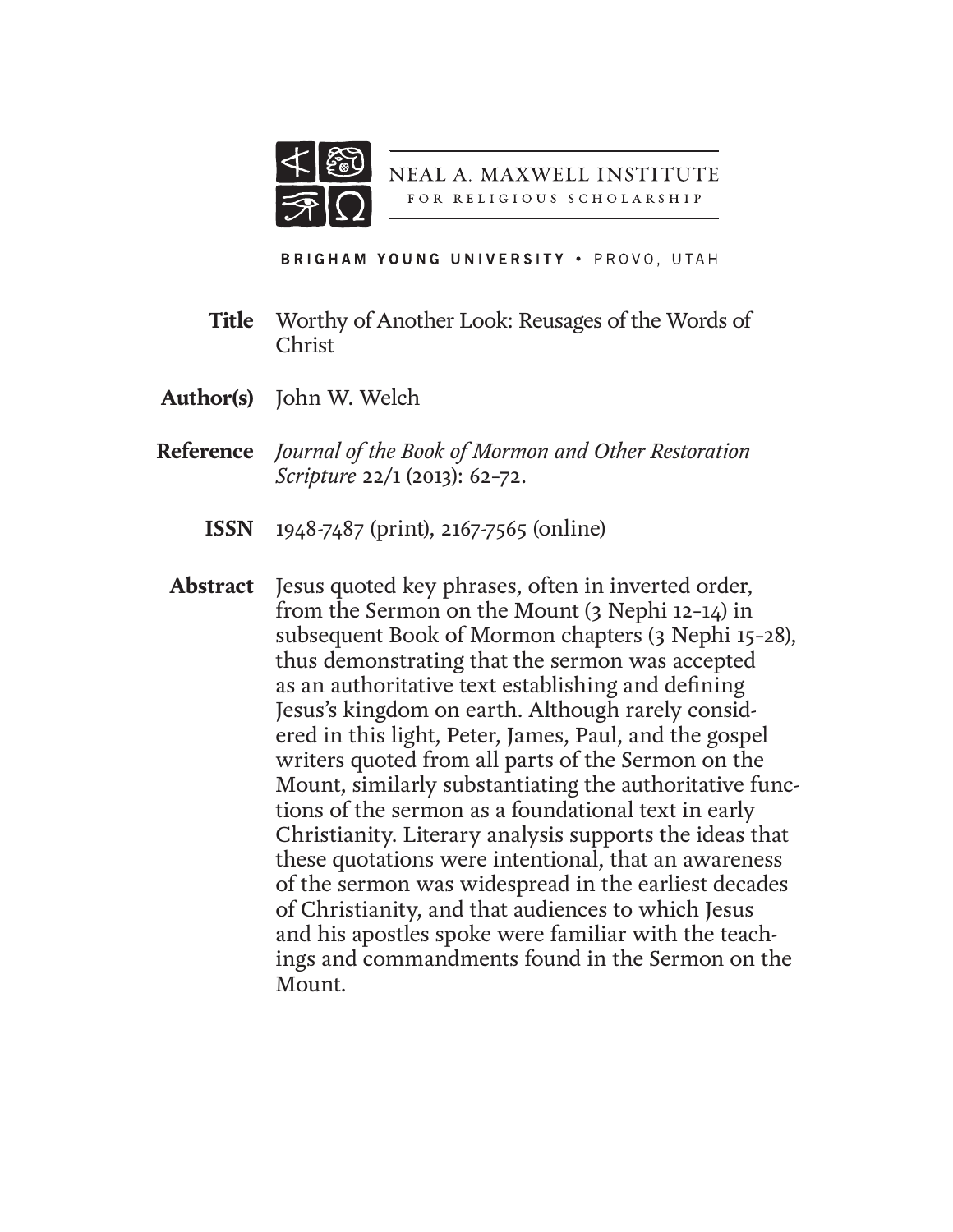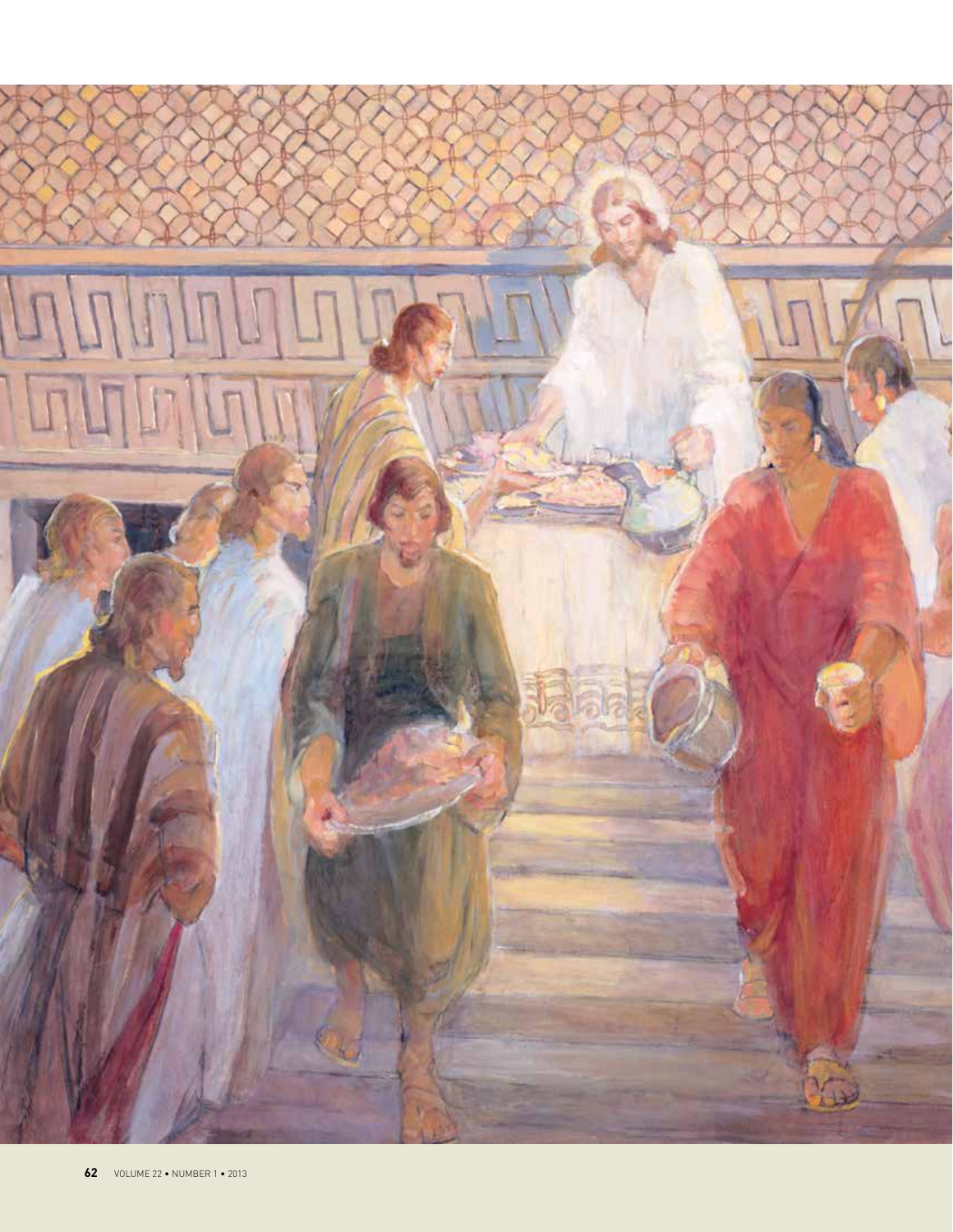

# WORTHY OF ANOTHER LOOK

*The following is an excerpt from and summary of an article by John W. Welch that appeared as "Echoes from the Sermon on the Mount," in* The Sermon on the Mount in Latterday Scripture*, ed. Gaye Strathearn, Thomas A. Wayment, and Daniel L. Belnap (Provo and Salt Lake City, UT: BYU Religious Studies and Deseret Book, 2010), 312–40.*

# REUSAGES OF THE WORDS OF CHRIST

## **John W. Welch**

The memorable and impressive words of the Sermon on the Mount (see Matthew 5-7; 3 Nephi 12-14) reverberate throughout corridors and chambers of the gospel of Jesus Christ. he memorable and impressive words of the Sermon on the Mount (see Matthew 5–7; 3 Nephi 12–14) reverberate throughout cor-In many ways, the sermon stands at the heart of

Minerva Teichert (1888–1976), *The Sacrament,* 1949–1951, oil on masonite, 36 x 48 inches. Brigham Young University Museum of Art.

## **FROM THE EDITOR:**

I am confident that you, the reader, will enjoy and maybe even be surprised about the sophisticated and, in some cases, uniquely Hebrew way in which paraphrases and quotations of the Sermon at the Temple in 3 Nephi 12–14 are presented in subsequent chapters of 3 Nephi. The excerpt presented here, by permission, is half of a larger paper by Professor John W. Welch that identifies a pattern of subsequent quotations of the Sermon at the Temple in the Book of Mormon and also finds the same pattern in subsequent writings in the New Testament when quoting the Sermon on the Mount from Matthew 5–7. This pattern of quoting the sermon points strongly to the foundational, authoritative, and catechistic nature of the magisterial Sermon at the Temple and Sermon on the Mount.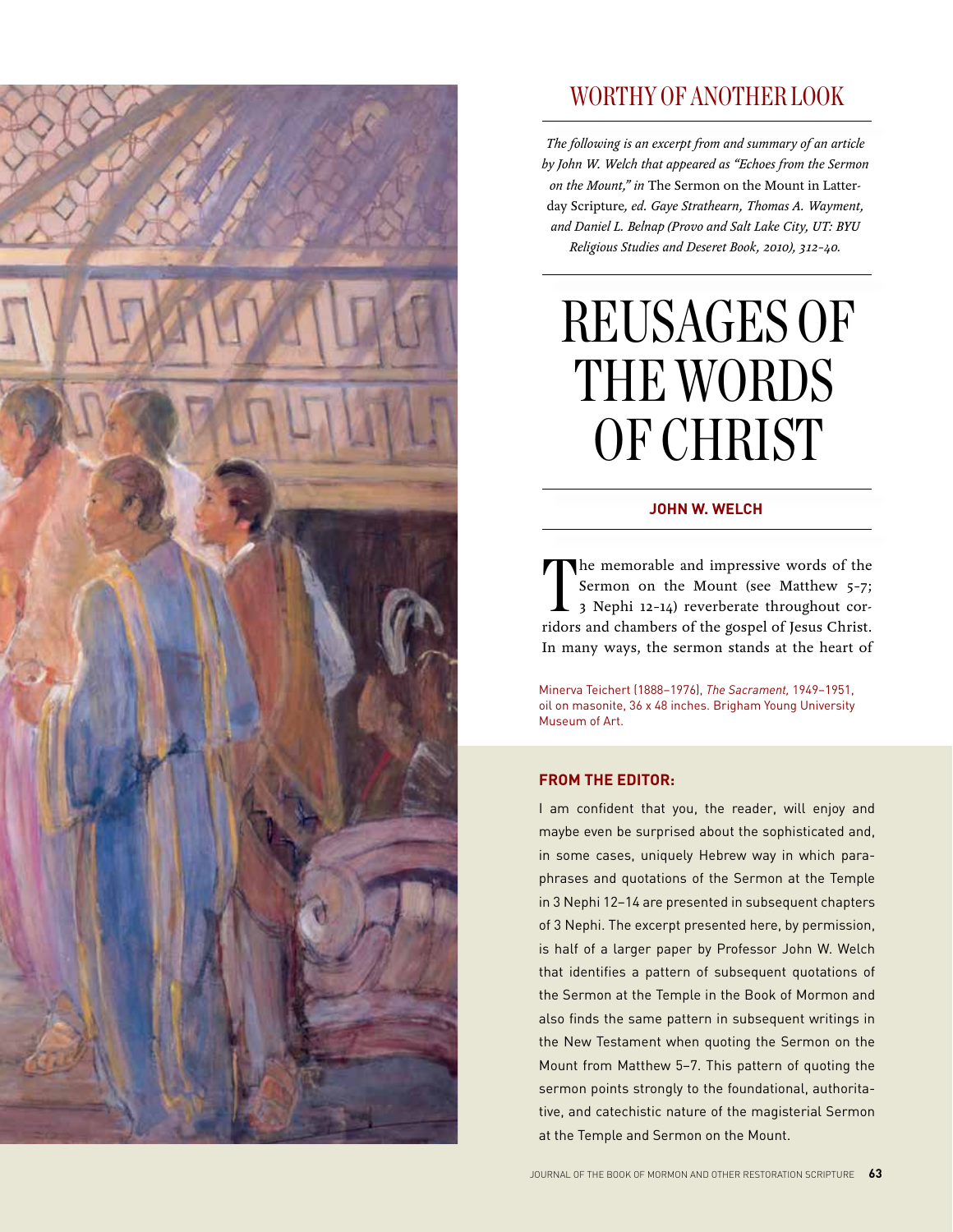the teachings of Christ, and if people will build upon these words, by hearing and doing them, they will be built "upon the rock" (Greek *epi tēn petran*, Matthew 7:24) that will withstand the winds and floods of destruction.

Jesus himself and his early disciples set an important example of building upon these words as they went forth to teach and administer. In this study, I draw attention to the fact that wording from the Sermon on the Mount is quoted or paraphrased in subsequent sections of the Book of Mormon more often than people typically realize. This pattern of drawing and building on the foundational words of that text was set by Jesus himself as he gave the sermon in 3 Nephi 12–14 and then quoted from it significantly in 3 Nephi 15–28. The same pattern can be observed in the New Testament. These uses point to the conclusion that the initial iterations of the Sermon on the Mount $^{\rm l}$  were accepted and used as a common

The appearance of the Sermon on the Mount in 3 Nephi extends far beyond 3 Nephi chapters 12–14. Indeed, we are fortunate that pieces of the sermon continue to appear in the subsequent chapters of 3 Nephi, for these derivatives are used intelligently and not as random fractals or broken sherds.

> denominator of what it meant to be a Christian at the earliest stages of Christian life and community.

> Identifying and scrutinizing these subsequent quotations may offer modern readers a number of clues about the essential nature and fundamental importance of the sermon. Based on those clues, I have argued that the sermon is best understood as having come first and then having been quoted or used or built upon as a foundational text in laying down the Christian covenantal order.<sup>2</sup> To illustrate this rarely observed intertextual feature, I begin with an examination of Jesus's use of the words in 3 Nephi 12–14 in the ensuing chapters in 3 Nephi.

#### **Use of the Sermon in 3 Nephi 15–28**

The appearance of the Sermon on the Mount in 3 Nephi extends far beyond 3 Nephi chapters 12–14.

Indeed, we are fortunate that pieces of the sermon continue to appear in the subsequent chapters of  $3$  Nephi,<sup>3</sup> for these derivatives are used intelligently and not as random fractals or broken sherds. This magisterial sermon was not simply dropped into the book of 3 Nephi, either in whole or in subsequent parts, by a weary, unimaginative writer or translator, as some detractors have suggested.<sup>4</sup> Much more sophisticated than that, as I will argue, is the way in which Nephi the chief disciple who authored the original version of 3 Nephi—introduced the Sermon at the Temple and then composed the latter chapters of 3 Nephi to show Jesus's implementation of the Sermon at the Temple. These derivative uses of the Sermon on the Mount show that the words of Jesus were understood and utilized from the very outset as an authoritative body of instructions that were intended to be used not merely as ethical or moral encouragement but as guides to religious practices and in the making and keeping of sacred covenants.

Of course, the Sermon on the Mount did not come into the Nephite world out of nowhere. Even before it was presented at the temple in Bountiful, the Nephites were probably aware of many of its words and phrases from their ancient Israelite scriptures and traditions.<sup>5</sup> For example, "the meek shall inherit the earth" (Matthew 5:5; 3 Nephi 12:5) comes straight from the Greek Septuagint version of Psalm 37:11. The desire to appear before the Lord in righteousness so that "I shall be filled (*chortasthēsomai*)" (Psalm 17:15; LXX 16:15) anticipates the fourth beatitude's promise that the righteous will be filled (Matthew 5:6), even with the Holy Ghost (3 Nephi 12:6).<sup>6</sup> "Depart from me, all ye workers of iniquity" in Psalm 6:8 is quoted directly in Matthew 7:23 and 3 Nephi 14:23. The fact that the sermon quotes from previous scriptures<sup>7</sup> sets the stage for the sermon itself being subsequently quoted in a number of settings.

Then, commencing immediately after he concluded the sermon found in 3 Nephi 12–14 (which, like Matthew 5–7, takes about thirty-five minutes to read out loud and can be divided into twenty-five stages, which makes it possible to memorize and use in a covenant-making setting), Jesus continued to make use of passages from the Sermon on the Mount throughout the ensuing ordinance-inclusive chapters of 3 Nephi 15–28.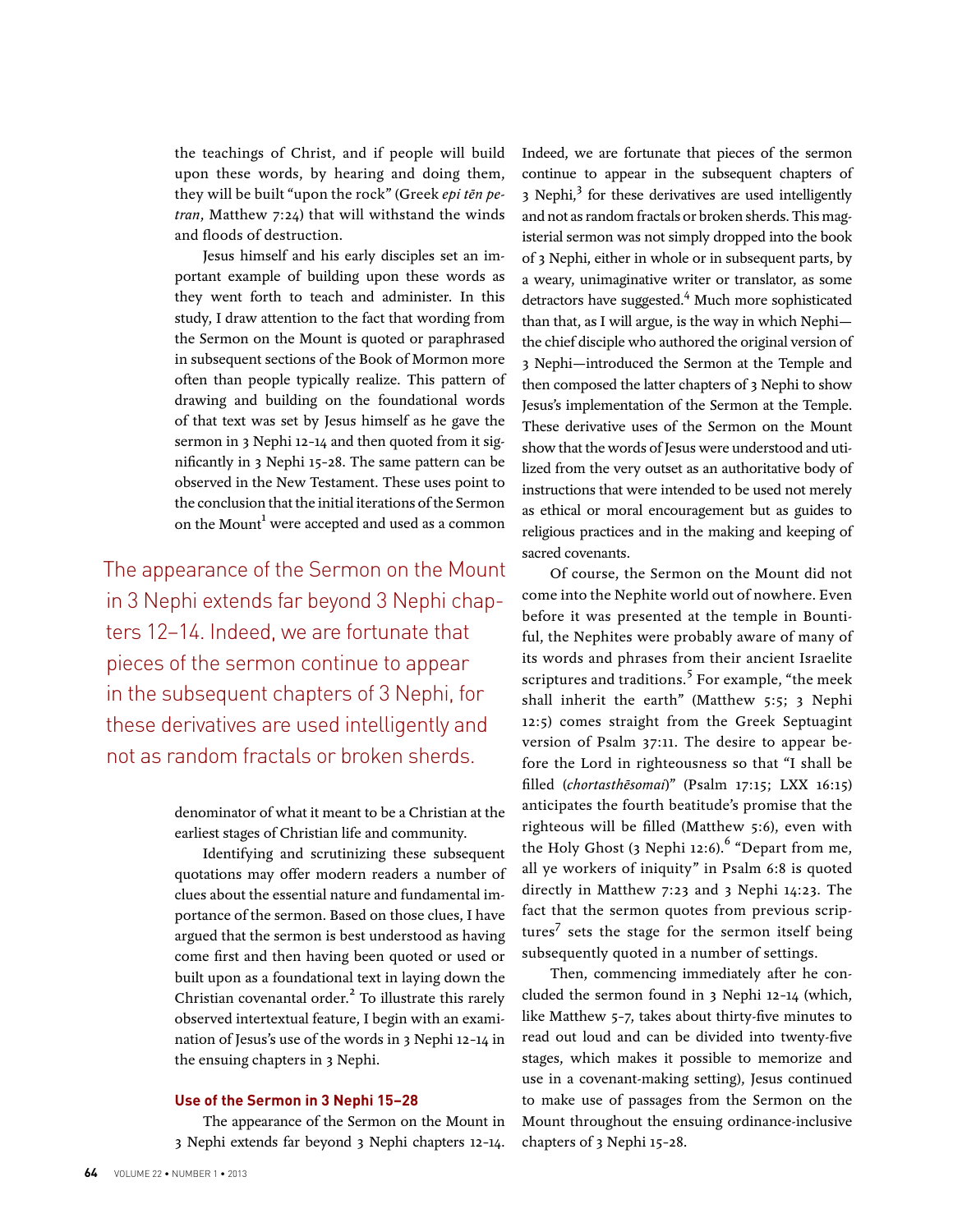#### 3 Nephi 12 in 3 Nephi 15–16

At first, the immediate reaction of the people was to marvel that "old things had passed away, and that all things had become new" (3 Nephi 15:2–3). In wondering this, they were quoting the words Jesus had spoken in 3 Nephi 12:47: "Old things are done away, and all things have become new."

In response, Jesus first explained that "the law is fulfilled" (15:4–5), reiterating what he had previously said in 3 Nephi 12:18: "In me [the law] hath all been fulfilled."

Second, he then went on to repeat, "I do not destroy the prophets" (15:6), and to reconfirm, "this is the law and the prophets" (15:10). Here he used words that quote and refer back to 3 Nephi 12:17 ("I am not come to destroy") and 3 Nephi 14:12 ("this is the law and the prophets").

Third, he went on to reaffirm, "Ye are a light" (15:12), reiterating the commission he had given to these people in 3 Nephi 12:14 ("I give unto you to be the light of this people").

Fourth, after explaining what was meant by the saying "Other sheep I have which are not of this fold" (3 Nephi 15:14–16:5), Jesus turned his attention to the Gentiles and in this context used the image of the salt that had lost its savor. "Blessed are the Gentiles, because of their belief" (16:6), but "wo, saith the Father, unto the unbelieving Gentiles" (16:8). Jesus then went on to explain that "if the Gentiles will repent and return [unto the Father], they shall be numbered among [the people of the house of Israel]," who shall not be allowed to "tread" the Gentiles down (16:13– 14). But if the Gentiles do not return to the original covenant given to them through the Bible, then the righteous "shall tread them down, and they shall be as salt that hath lost its savor, which is thenceforth good for nothing but to be cast out, and to be trodden under foot of my people, O house of Israel" (16:15). These words draw from 3 Nephi 12:13. There the covenant people were told that if they failed to be the salt of the earth, as they had been commissioned to be, they would be "trodden under foot by men." Now Jesus puts the shoe on the other foot. It is understandable that, having introduced this drastic consequence for covenant breaking in the sermon proper, Jesus could well invoke the same sanction in this elaboration about the Gentiles.

Repetition is always part of good pedagogy. It is an even better part of authoritative proclamation.

"For God speaketh once, yea twice" (Job 33:14). Moreover, repetition in the reverse order of the original is thought by scholars to be a strong sign, according to what has been identified as Seidel's Law,  $^8$  that this is a conscious form of quotation. In this light, it is noteworthy that Jesus's four main points in 3 Nephi 15–16, immediately following the sermon, appear in the opposite order from their original order in the sermon. These four headlines had been introduced originally in the sermon in this order:

- 1. If the salt shall lose its savor (12:13)
	- 2. Be the light unto men (12:14–16)
		- 3.Think not that I am come to destroy the law or the prophets (12:16–17) 4. In me it hath all been fulfilled (12:18).

They appear in the opposite sequence in Jesus's peroration in chapters 15–16:

4. The law is fulfilled (15:4–6, 8)

- 3. I do not destroy the prophets (15:6–7); keep the law and the prophets (15:9–10)
- 2. Ye are a light unto this remnant (15:12), as I fulfill my covenant (15:13–16:14)
- 1. Those who will not turn to Christ will be as salt that has lost its savor (16:15).

#### 3 Nephi 11–12 and 14 in 3 Nephi 18

After administering the sacrament in 3 Nephi 18:1–11, Jesus ended his words to the Nephites on his first day in their midst by again revisiting and expressly applying several of the teachings that he had given in the sermon at the beginning of that day. No allusions back to the sermon occurred in connection with the healings of the sick and the blessings of the parents and children in 3 Nephi 17, but this does not mean that the sermon was not still on everyone's mind.

Right after the people partook of the sacrament, witnessing their willingness to keep the commandments which he had given them (18:10), Jesus promised them that if they would keep that covenant, they would be built upon the rock. Their promise was to remember him always and to keep the commandments which he had just given them, namely in the sermon in 3 Nephi 12–14. By declaring that they will then be "built upon my rock" (18:12), Jesus referred back to 3 Nephi 14:25–26 (and even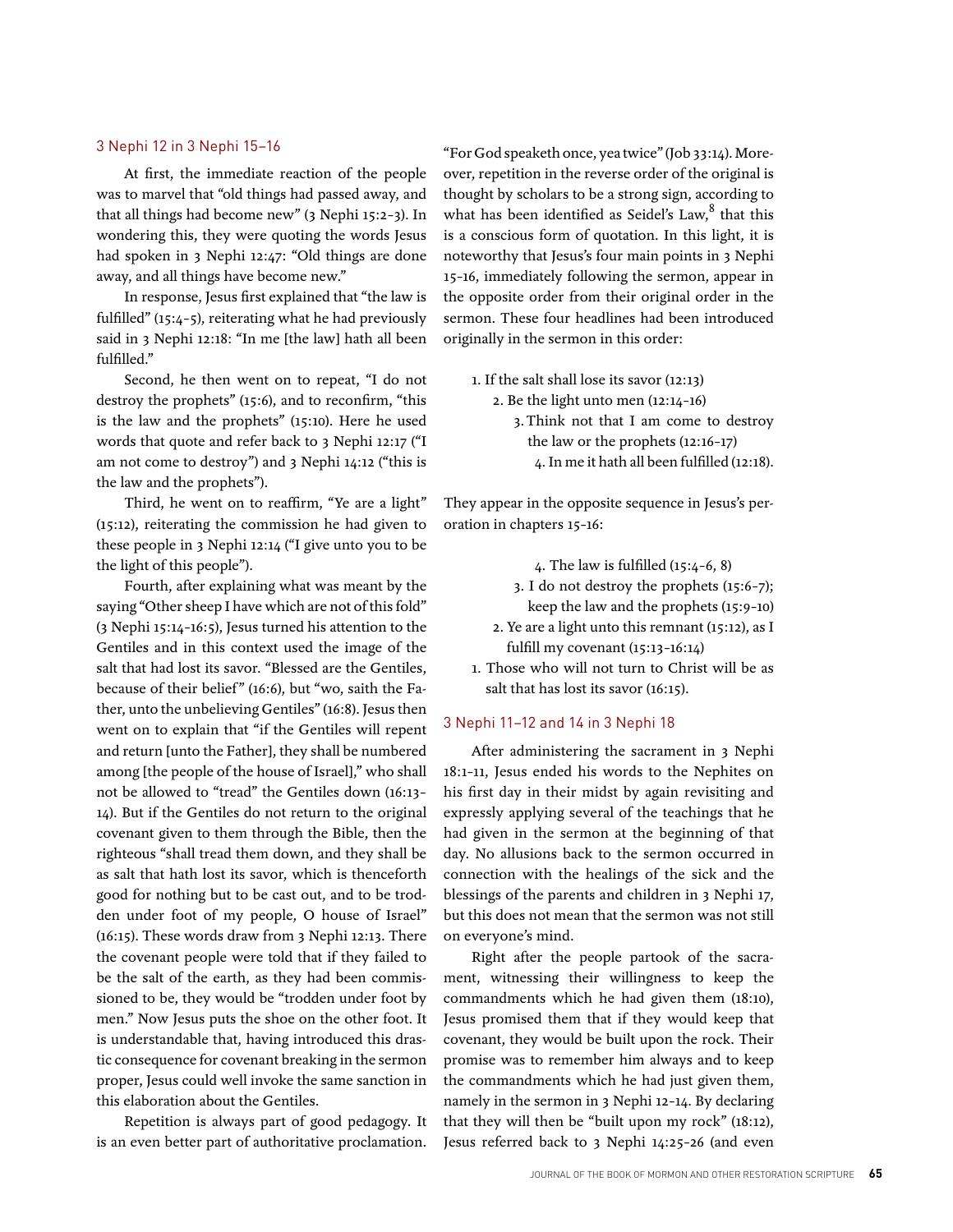further back to 3 Nephi 11:39). Likewise, his warning that "whoso among you shall do more or less than these are not built upon my rock" (18:13) echoed 3 Nephi 11:40, "Whoso shall declare more or less than this . . . is not built upon my rock."

As Jesus prayed, his words were so sublime and sacred that they could not be written or "uttered by man" (3 Nephi 19:34), reflecting the sermon's serious requirement that people must keep holy things confidential, "lest [the unworthy] trample them under their feet, and turn again and rend you" (14:6).

> Jesus then continued, "But [they] are built upon a sandy foundation; and when the rain descends, and the floods come, and the winds blow, and beat upon them, they shall fall" (18:13), words mentioned previously at the end of the sermon in 3 Nephi 14:27–28 and anticipated in 11:40. Coming at the beginning of this day in chapter 11, then at the culmination of the sermon in chapter 14, and finally at the end of this day in chapter 18, these words draw together and encase everything that happened on that day,



"Hold up your light that it may shine unto the world" (3 Nephi 18:24). This pine torch may be analogous to what Mesoamerican cultures would have used. Jason Schwartz, Rocky Mountain Bushcraft.

emphasizing the need to both hear and do the words of the Lord (14:24).

Second, Jesus promised the people, "Ask . . . behold it shall be given unto you" (18:20), quoting from the sermon, "Ask, and it shall be given unto you" (14:7).

Third, he also admonished, "Hold up your light that it may shine unto the world" (18:24), amplifying the sermon's words in 3 Nephi 12:16, "Let your light so shine before this people."

Finally, he pronounced, "Blessed are ye if ye have no disputations among you" (18:34), just as he had begun the sermon with the blessings of the Beatitudes and had commanded at the very outset that "there shall be no disputations among you" (11:28), nor shall you have "aught against" one another (12:23).

Once again, Jesus's recapitulation of the sermon at the end of this day essentially reiterates these points in the opposite order:

- 1. No disputations (11:28), blessed are ye (12:1) 2. Let your light so shine (12:16)
	- 3. Ask, and it shall be given (14:7)
		- 4. Built upon a rock (14:24), not upon the sand (14:26)
		- 4. Built upon my rock (18:12), not upon a sandy foundation (18:13)
	- 3. Ask . . . it shall be given (18:20)
	- 2. Hold up your light that it may shine (18:24)
- 1. Blessed are ye, no disputations (18:34).

Through the literary convention of inverted recapitulation, the Savior encapsulated and embraced the entirety of the sermon.

In the Sermon at the Temple, Jesus said, "*After this manner* therefore pray ye" (13:9) and then gave the Lord's Prayer. Later, at the very middle of the stretch of text in 3 Nephi 18, Jesus instructed the people, "*As I have prayed* among you even so shall ye pray in my church" (18:16). Whether Jesus gave only general directions about how to pray at this point, his central words in 18:16 could well have alluded back to that central passage in the sermon.

#### 3 Nephi 12–14 in 3 Nephi 19

This pattern of demonstrably implementing the words of the sermon continued during Jesus's second day with the Nephites.

As they prayed unto the Father (19:6), they "did not multiply many words" (19:24). This attestation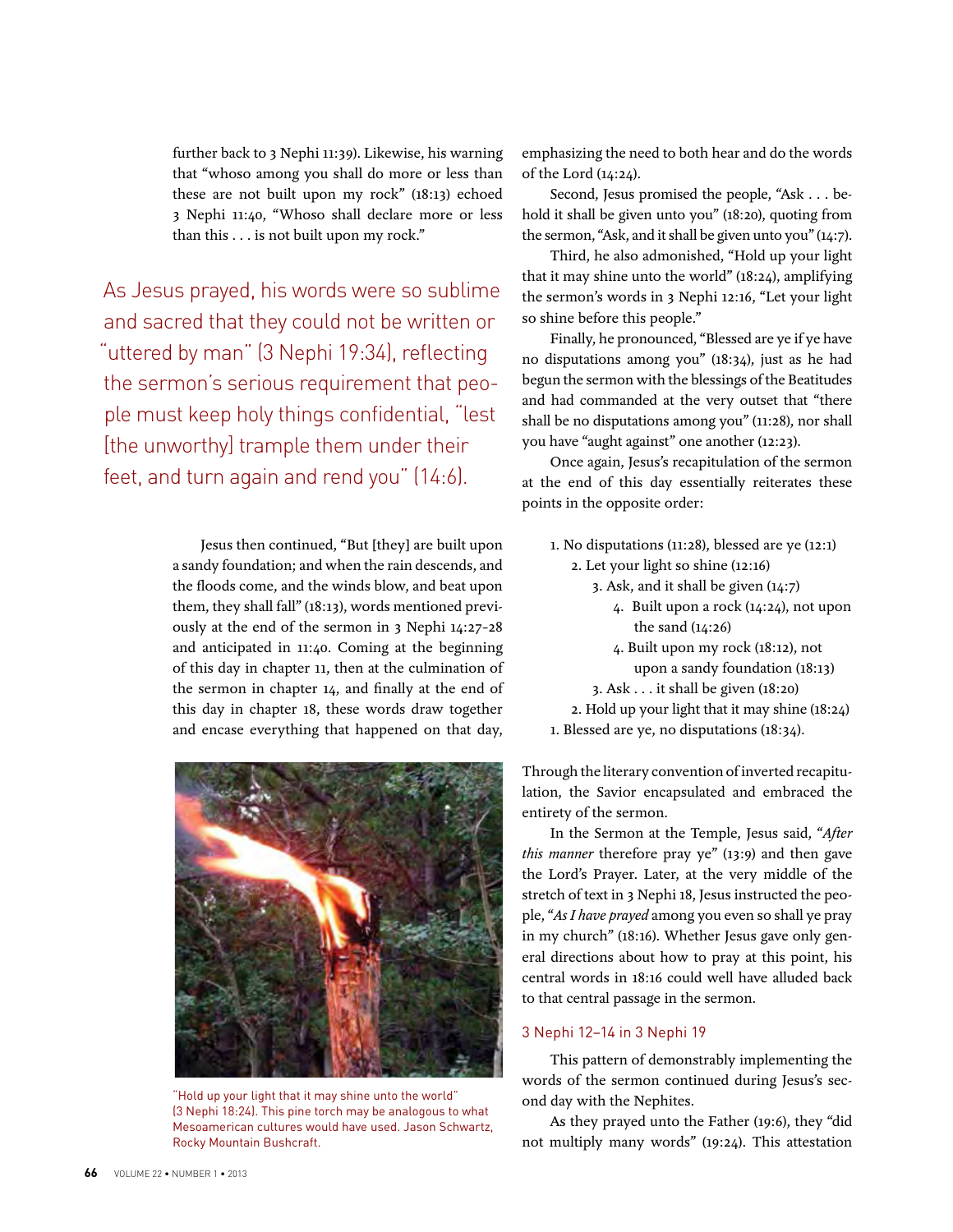confirms that their prayers were in conformance with 3 Nephi 13:7.

As the bodies of disciples became "white even as Jesus" (19:30), they saw the fulfillment of the sermon's words, "Thy whole body shall be full of light" (13:22).

As Jesus prayed, his words were so sublime and sacred that they could not be written or "uttered by man" (19:34), reflecting the sermon's serious requirement that people must keep holy things confidential, "lest [the unworthy] trample them under their feet, and turn again and rend you" (14:6). The point is not just that human language is incapable of saying these things, but that they were "forbidden" to write certain things (27:23) and that it was "forbidden them that they should [even] utter" them  $(28:14).$ <sup>9</sup>

#### 3 Nephi 12–14 in 3 Nephi 27

Carrying on in this same fashion, Jesus's final days with his disciples also concluded with strong refrains from the sermon. Its words in chapters 12–14, which were now known verbatim by these disciples (19:8), had probably been repeated several times, especially to those who had missed the first day.

Then, as Jesus's final hours with his disciples commenced, a new culminating beatitude was pronounced: "If ye do these things, blessed are ye, for ye shall be lifted up at the last day" (27:22). This echoes the promises of the Beatitudes at the beginning of the sermon that the righteous will "see God" and enter "the kingdom of heaven" (12:8, 10; 14:21).

A renewed plea was also made, "What manner of men ought ye to be? Verily I say unto you, even *as I* am, . . . and I am even *as the Father*" (27:27; 28:10), clearly using the same inviting mood as before: "I would that ye should be perfect even *as I, or your Father* who is in heaven is perfect" (12:48).

In saying, "Ask, and ye shall receive; knock, and it shall be opened unto you" (27:29), Jesus quoted two of the three phrases from 3 Nephi 14:8.

The regretful reference to those who will reject Christ in exchange for "that which moth doth corrupt and which thieves can break through and steal" (27:32) stands in unmistakable contrast to the incorruptible treasure laid up in heaven beyond the reach of moths and thieves (13:19).

And Jesus's lengthy concluding admonition, "Enter ye in at the *strait gate*; for strait is the gate, and narrow is the way that leads to life, and few there be that find it; but *wide is the gate*, and broad the way



*Jesus Kneeling in Prayer and Meditation,* by Michael Jarvis Nelson. Used by permission.

which leads to death, and many there be that travel therein" (27:33), was quoted nearly exactly from, while inverting the order of, 3 Nephi 14:13 (about the *wide gate* and broad way of death) and 3 Nephi 14:14 (about the *strait and narrow way* of life). The previous order of wide/narrow here becomes narrow/wide, and in so doing puts the way of life first and foremost in the minds of the disciples and of us as readers.

In sum, one sees in 3 Nephi a strong pattern of reuse, in short succession, of words from the Sermon on the Mount, just recently given to the people at Bountiful in the Sermon at the Temple. It may strike readers as a little odd or a bit redundant for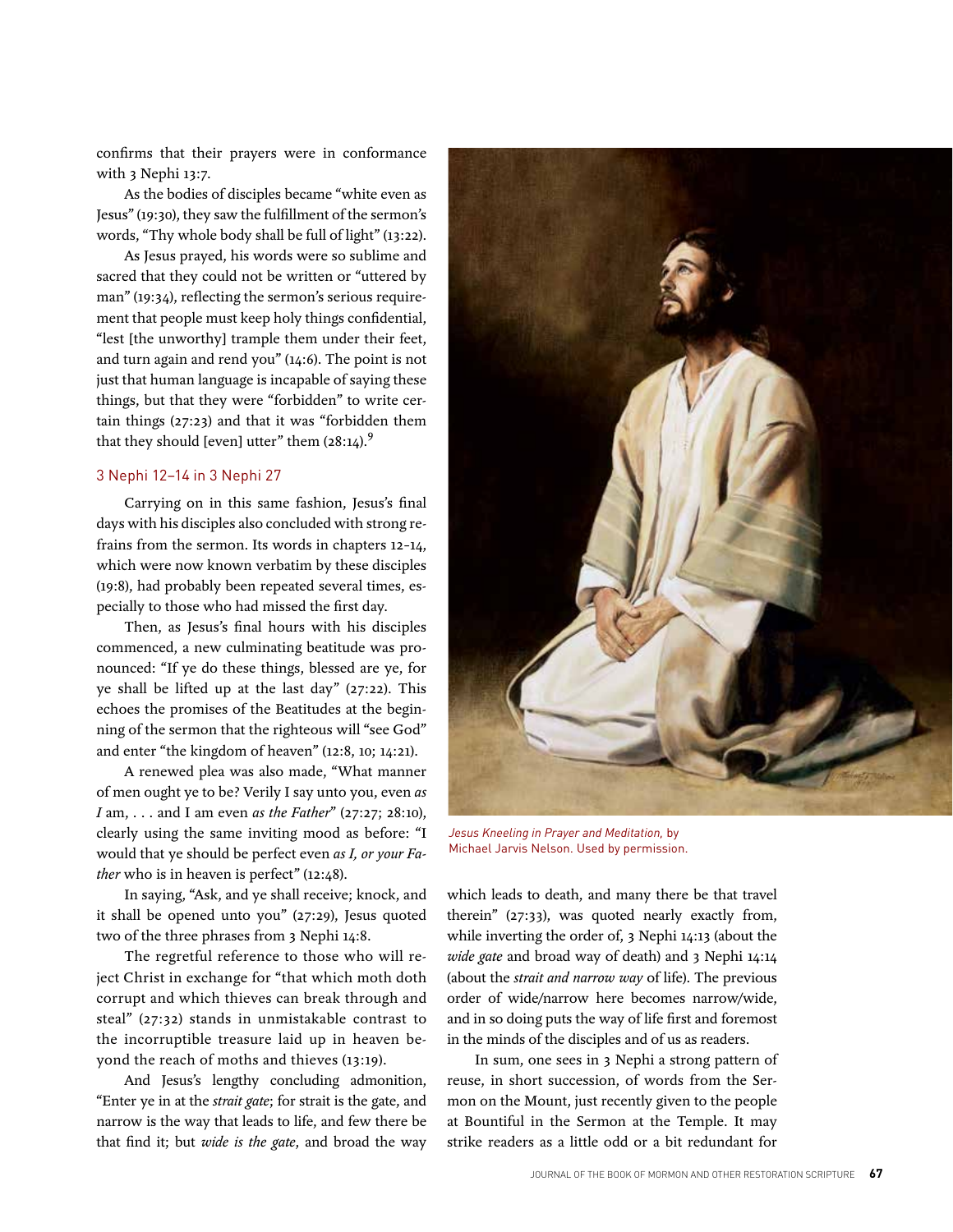Jesus to have quoted himself so often, but in doing so he taught his people the central importance of this primary sermon, which was to be remembered and used with precision, in some cases "nothing varying" from the words that Jesus himself had used (19:8).

Moreover, with these quotations, the Savior was able to refer back, conveniently and authoritatively, to the fuller teachings that he had already given, precisely because those words had been accepted by these people by way of covenant (18:10). Because of the sacred temple context in which the Sermon at the Temple had been given and received, these words were no longer seen as ordinary words. They were divinely revealed, indisputably established, and sacredly ordained. Thus, the reuse of these holy words by Jesus would have deeply impressed the Nephite audience, indelibly recommitting them to follow these teachings.

The use of these materials throughout 3 Nephi corroborates the idea that the sermon was immediately accepted as scripture, no doubt the most sacred scripture these people had ever known. Although it is unknown what else Jesus taught these people as he spoke to them "for the space of three days" and often thereafter (3 Nephi 26:6, 13), it is certainly possible that he recapitulated the whole of the sermon in the course of those instructions, for his quoting from the beginning (in 3 Nephi 15) and the ending of the sermon (in 3 Nephi 27) may be a clue that the rest of his teachings embraced it all.<sup>10</sup>

### **Use of the Sermon in the Writings of Mormon and Moroni**

These uses by Jesus of texts from the Sermon on the Mount must have left a deep impression on the succeeding generations of righteous Nephites. Evidence of this is found in the words of Mormon and Moroni, the final abridgers who worked on 3 Nephi and the plates of Mormon, for even at the end of Nephite history these people remained deeply familiar with Jesus's Sermon at the Temple.

#### Mormon's Synagogue Speech

Notably, Mormon wove several crucial words and phrases from the Sermon on the Mount into his impassioned speech to his people, which is preserved in Moroni 7. The following echoes are unmistakable:

 "By their *works* ye shall know them" (Moroni 7:5) has changed only one word from 3 Nephi 14:20, "fruits" to "works."

"A man being *evil* cannot do that which is *good*" (Moroni 7:6) declaratively and deliberately answers the rhetorical question of 3 Nephi 14:16, "Do men gather *grapes* of *thorns*?" (inverting the good/evil to evil/good).

"Neither *will he give* a good gift" (7:10) makes the clearest sense when understood against the background of 3 Nephi 14:11: "If ye, being evil, *know how to give* good gifts unto your children" (words in italics explain why).

"For with *that same* judgment *which* ye judge ye shall *also* be judged" (7:18, changes shown in italics) simply adds emphasis to the original words of the sermon: "For with what judgment ye judge, ye shall be judged" (3 Nephi 14:2). $^{11}$ 

Mormon's promise, "Whatsoever thing ye shall ask the Father in my name, which is good, in faith believing that ye shall receive, behold it shall be done unto you" (7:26), repeats, with important qualifications, the words of the sermon: "Ask, and it shall be given unto you; seek, and ye shall find; knock, and it shall be opened unto you" (14:7; see also 27:29).

Mormon's emphasis on "meekness" (7:39, 43, 44), a virtue that was sorely lacking among his people, who were losing their lands, is likely an elliptical reference to the statement "Blessed are the meek, for they shall inherit the earth" (3 Nephi 12:5).

Although some of Mormon's words and teachings can be found scattered among the writings of earlier Nephites before the coming of Christ, the density and proximity of these apparent allusions to the Savior's preeminent sermon make it the most likely source, rhetorically as well as authoritatively, for the urgent preaching to his faithful few by Mormon, who saw himself first and foremost as "a disciple of Jesus Christ, the Son of God, . . . called to declare *his* word" (3 Nephi 5:13).

#### The Sermon on the Mount in the Book of Moroni

Mormon's son, Moroni, also was fully conscious of the instructions given by Jesus in the Sermon at the Temple. His invitation "that by his grace ye may be *perfect in Christ*" (Moroni 10:32) picks up the crucial word *perfect* in the Lord's own invitation made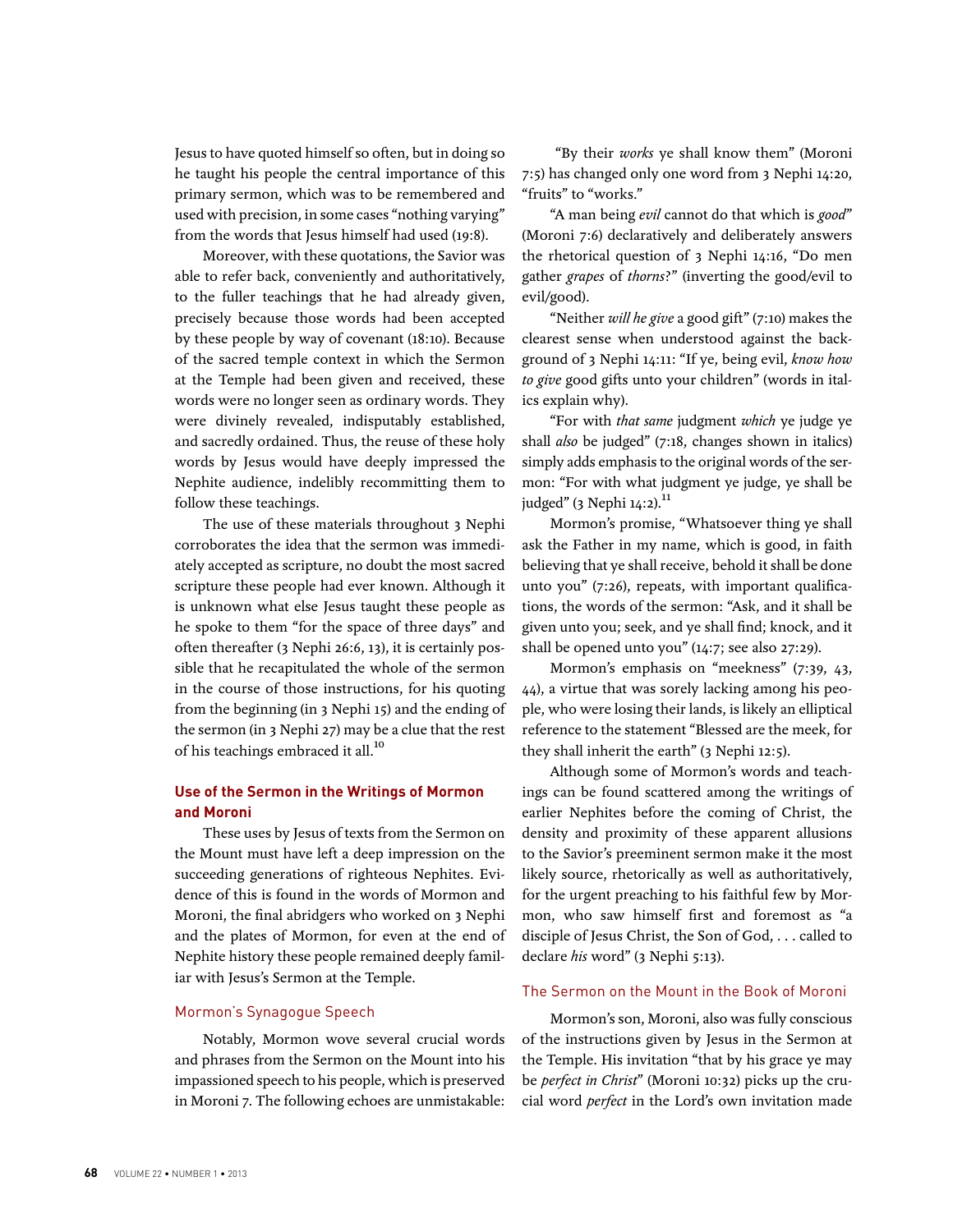

*Look to Your Children.* Image by Minerva Teichert © by Intellectual Reserve, Inc.

at a salient point in the sermon: "I would that ye should be *perfect even as I*" (3 Nephi 12:48).

Moroni also incorporated Jesus's instructions found elsewhere in 3 Nephi as he recorded important priesthood administrative rules about Nephite religious practices in Moroni 2–6. As Moroni described the religious practices of the Nephites, he faithfully reflected instructions established by the Savior himself in 3 Nephi. Moroni's little handbook quoted the words spoken by Jesus in giving his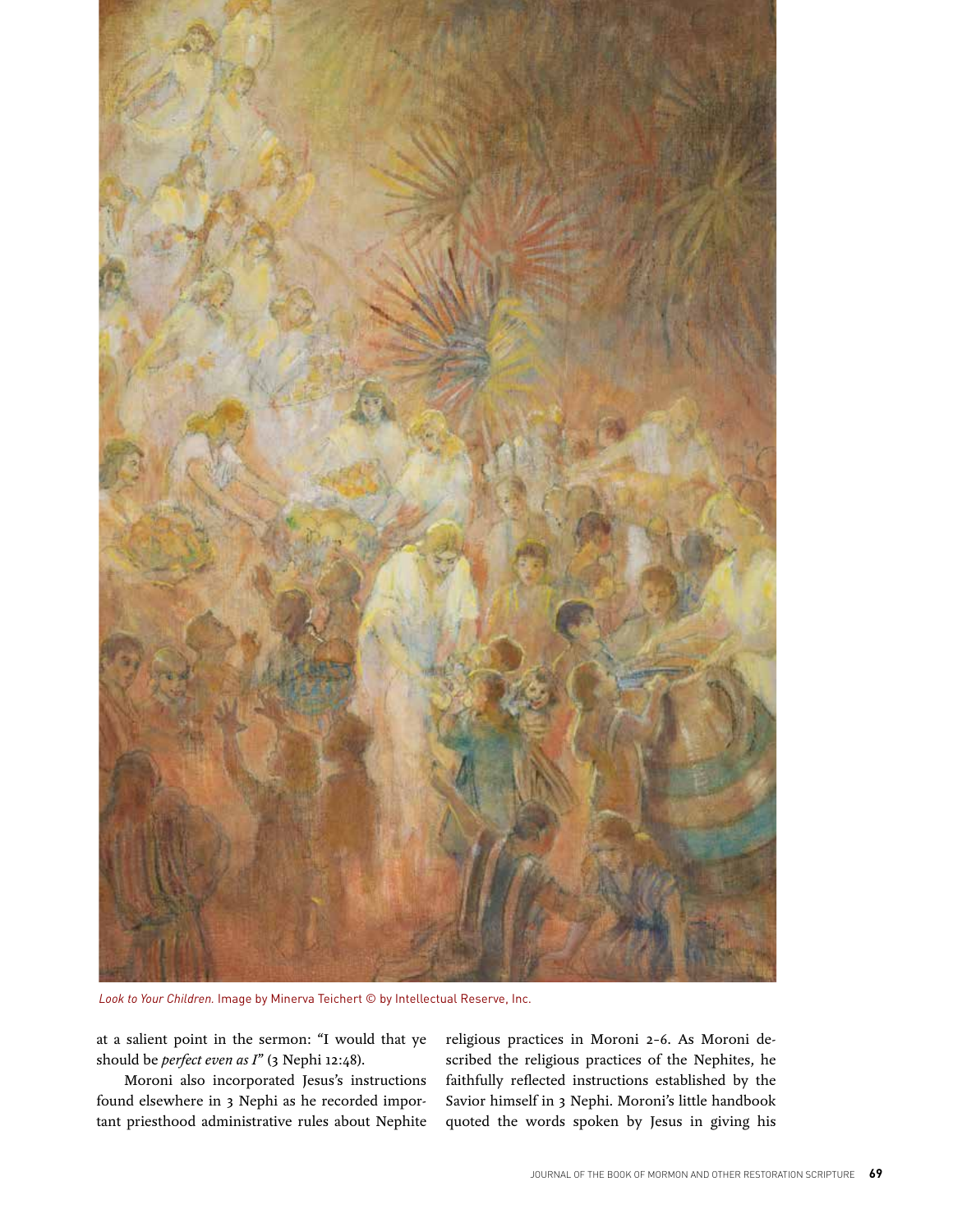disciples the power to bestow the gift of the Holy Ghost (Moroni 2; see 3 Nephi 18:38–39). He quoted the sacrament prayers (Moroni 4–5; compare 3 Nephi 18:1–11) and made special reference to baptism (Moroni 6:2; see 3 Nephi 11:28; 18:16). He went on to use phrases such as "with a broken heart and a contrite spirit" (6:2; in the sermon at 3 Nephi 12:19), in the "name of Christ" (6:3; see 3 Nephi 18:11); cleansed and led by the Holy Ghost (6:4, 9; see 3 Nephi 18:37; 19:13), in order to "keep them in the right way" (6:4; compare the sermon at 3 Nephi 14:13). The Nephites met often to "fast and pray" (6:5, as directed in the sermon in 3 Nephi 13:9, 17) and to "partake of bread and wine" (6:6; following 3 Nephi 18:3–12). They allowed "no iniquity among them" (6:7; as instructed in 3 Nephi 18:28), and those who "repented not . . . were blotted out" (6:7; see 3 Nephi 18:31), but "as oft as they repented and sought forgiveness, with real intent, they were forgiven" (6:8; pursuant to 3 Nephi 18:32). Jesus had commanded his twelve disciples, "Ye know the things that ye must do *in my church*;

for the works which ye have seen me do that shall ye also do" (3 Nephi 27:21). This all seems to leave little doubt that Moroni was doing precisely that, namely using the very words and doing the very things that his predecessors had seen and heard the resurrected Lord do and say.

These texts from Mormon and Moroni, written more than three hundred years after the sermon and other instructions were given by the resurrected Lord at the temple in Bountiful, show that the words of Jesus were accepted by the disciples of Christ from the very outset as crystallizing the doctrine of Christ, the gospel of Christ, the will of the Lord, the word of the Lord, his plan of happiness, his path of holiness, the foundation of his new covenant written in the heart, and his covenantal pattern for the life of righteousness.

#### **Subsequent Quotations in the New Testament**

As the full 2010 version of this article goes on to show in considerable detail, just as the Sermon at

Minerva Teichert (1888–1976), *Moroni: The Last Nephite,* 1949–1951, oil on masonite, 41 9/16 x 53 9/16 inches. Brigham Young University Museum of Art.

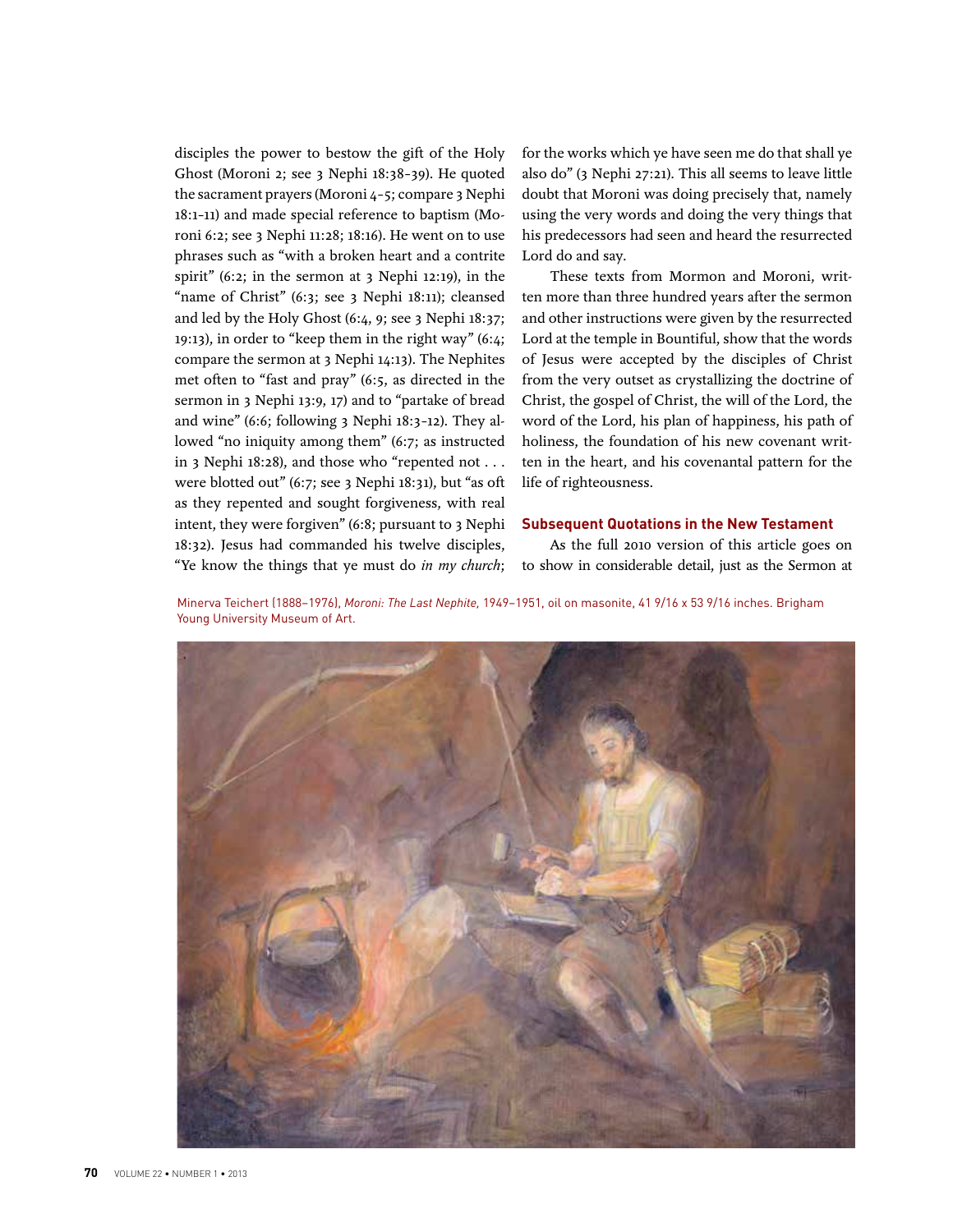the Temple was subsequently quoted by Jesus and others in the Book of Mormon, likewise the Sermon on the Mount also reverberates throughout the New Testament.12 Indeed, Matthew, Mark, Luke, Peter, James, and Paul draw quotations out of the sermon, from its beginning to its end, often in sacred or covenantal contexts and in settings that make the best sense if one assumes that the authority of the sermon was already firmly established and accepted. From this, the 2010 article argues that Jesus Christ and his early Apostles used this text on many occasions to solemnize and reinforce the commitment of early church members to obey the teachings of Jesus, on pain of being cast out, trodden under foot, or excommunicated from the Christian community, $13$  and that those warnings, as well as the eschatological blessings promised in the Sermon on the Mount, take the sermon outside the sphere of mere moral admonition. This agrees with Hans Dieter Betz, who sees the "holy thing" mentioned in Matthew 7:6, which the initiate is told must not be cast before swine, as none other than some "esoteric saying" that was part of "initiation into secrets . . . not to be divulged to the uninitiated outsiders. $n<sup>14</sup>$  All this being the case, it makes good sense to understand Peter, James, Paul, and others as quoting from the sermon and not vice versa. This view, of course, cuts against many of the common assumptions about how the Gospels were written.<sup>15</sup> For Latter-day Saints, however, Jesus's own declaration that he had just given to the Nephites the very words delivered to his Apostles in Jerusalem before he ascended into heaven (3 Nephi 15:1) changes the assumptions and paradigms within which one can approach the sermon. For example, it is often assumed that Jesus said something once and only once, or that he always said it in the same way, but if Jesus used the sermon on several occasions, two or three somewhat different performances of this text could all be original sayings of Jesus.<sup>16</sup> The article then concludes with the following seven findings based on the examples and evidences that were presented.

#### **Findings**

From all this one may draw several useful and interesting conclusions:

1. Distinctive wording from the Sermon on the Mount is subsequently quoted or reused by Jesus

in the Book of Mormon and also in the New Testament Gospels.

- 2. The precedent for this subsequent pattern of quotation was established by Jesus himself, as is unmistakably reported in 3 Nephi 15–27 and as can also be seen operating in a similar fashion in Matthew 10–25.
- 3. Elements from the beginning to the ending of the sermon are quoted. Every major section of the sermon is represented in these early, subsequent uses.
- 4. Jesus reiterated certain teachings of the Sermon on the Mount in private or confidential circumstances; others he selectively repurposed for public use.
- 5. In quoting a series of passages from the Sermon on the Mount, original word orders are often inverted. This subtle point strengthens the conclusion that these were conscious quotations or utilizations.
- 6. If the Sermon on the Mount was, in fact, used as a very early part of preparing converts for baptism or other covenantal steps (see, for example 3 Nephi 19:8–9), this would explain why its various elements became so widespread and were quoted so often in many subsequent texts, as in Moroni 7 and many of the earliest Christian writings.
- 7. Early Christian authors, such as Peter, James, and Paul, writing in the mid-first century, as well as Mormon, assumed that their faithful readers already knew and were previously committed to obey these commandments and teachings. These derivative uses are consistent with early and authoritative functions and uses of this foundational text.  $\blacksquare$

![](_page_11_Picture_11.jpeg)

**John W. Welch** is the Robert K. Thomas University Professor of Law at the J. Reuben Clark Law School. Since 1984 he has served as the general editor of the Collected Works of Hugh Nibley and since 1991 as editor in chief of *BYU Studies*. Trained in history, classical languages, philosophy,

and law, his latest book published by Ashgate is *The Sermon on the Mount in the Light of the Temple*.